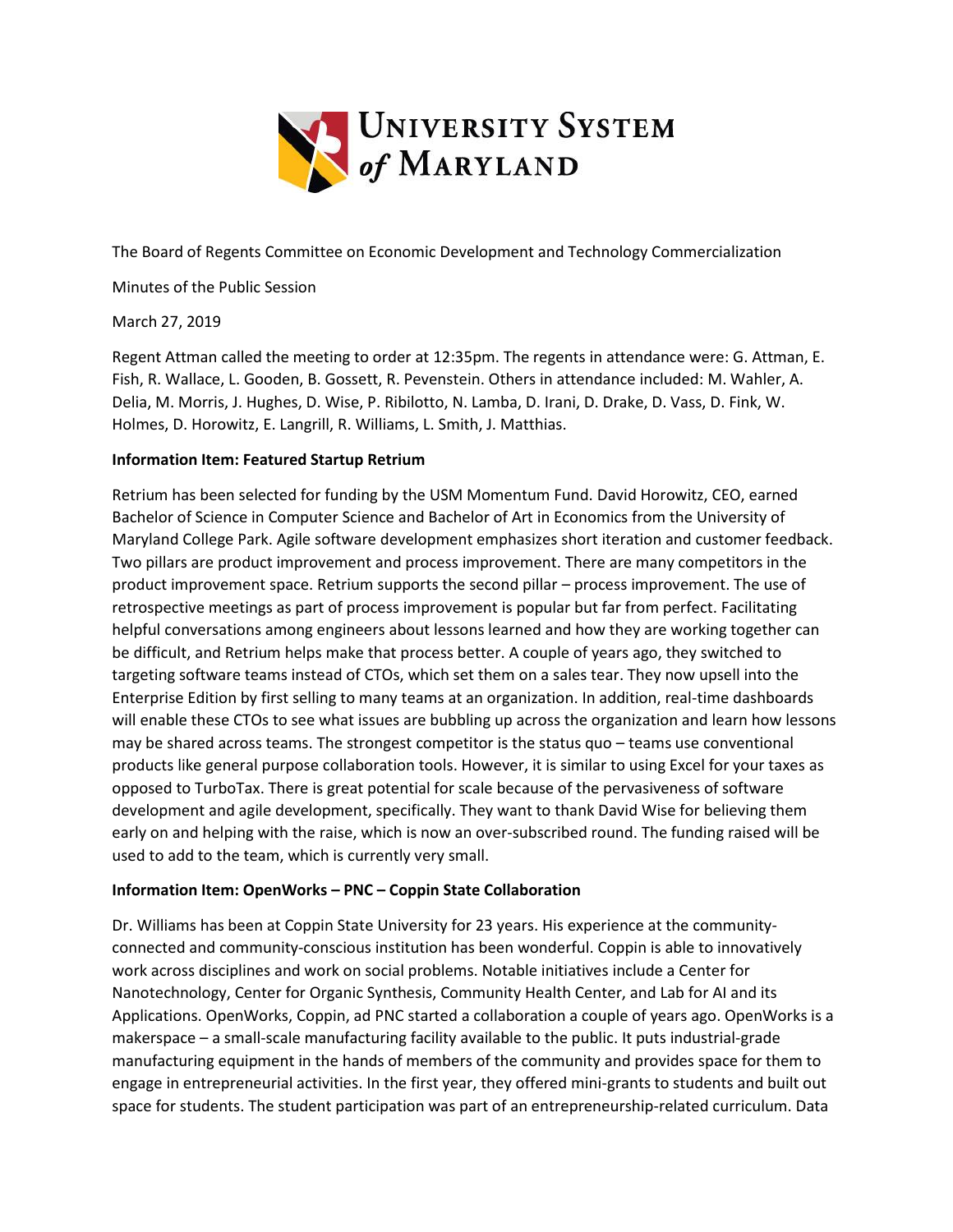walks involved walking the community to collect not only numbers on local businesses in the area but also collecting the stories behind the numbers. This year, they are completing a barrier analysis and economic impact study, with a public launch soon. They are able to help not just their own surrounding urban community, but through collaboration with a group in West Virginia, they can address some of the same issues that are also prevalent in rural communities. MakerSpaces are increasingly popular across the country, but not as much is being published by them, so this project is on the cutting edge. Most universities build makerspaces on the campus; this collaboration with a nearby makerspace instead creates unique opportunities. It is Coppin's "garage" to interact with the community and continue to provide links to higher education.

# **Information Item: Bowie Business Innovation Center 8(a) Accelerator**

On April 4, in collaboration with SBA and funded with help from Capital One, the Bowie Innovation Center (BIC) will launch an 8(a) accelerator, with sessions beginning on April 18 for 20 companies. The 8(a) program helps small, disadvantaged businesses compete in the federal marketplace. A problem is that there is not as much support to keep companies growing. There are approximately 6,300 of these businesses; too many of them don't survive more than 24 months once they extend past the 9 years in the program. Bowie has many of these contracting businesses and so was feeling the effects of businesses not being able to continue successful operation after ageing out of the program. The Bowie BIC decided to address the problem. The Bowie BIC is the only Maryland-based business accelerator / incubator on the campus of an HBCU. Components of the programs include helping businesses develop a capture strategy. They are including mentors from companies who have been successful after graduating from 8(a) certification and also interns from Bowie State to help conduct analyses on market and procurement opportunities. They have already identified 11 of the 20 companies. They are focusing on companies that are early in the 8(a) process to instill good habits early. It is a pilot just for Prince George's county businesses right now, but there is interest in expansion.

# **Information Item: Proposed Update to USM Intellectual Property Policy**

Previously, the Committee determined that a policy should be developed to monitor and protect USM Institutional patents in an aim to ensure that USM is not vulnerable to patent trolling by unrelated third parties. In collaboration with the technology transfer offices at UMCP, UMBC, and UMB, language was developed to address this issue, specifically via modifications the policy in regard to licensing. The item is still being finalized to ensure that no unintended consequences have been introduced by the modifications, and the final version will be shared as an action item at the next meeting.

# **Information Item: USMO Updates**

T. Sadowski recognized four people present who recently joined USM institutions in economic development-related roles. Megan Wahler joined as Director of Entrepreneurship Services at bwtech@UMBC Research and Technology Park, Diana Voss joined as Director, Corporate and Foundations Relations at Coppin State University, Nina Lamba joined UMCES as Assistant Director of IMET, and Al Delia joined as VP for Regional Development at Frostburg State University.

Since last meeting, several of the Momentum Fund "rounds in progress" are now much closer to close. Additionally, the investment in Retrium has increased from \$300,000 to \$400,000. There will be an event at Hidden Waters on May 14 to bring together startups and current co-investors to show the good